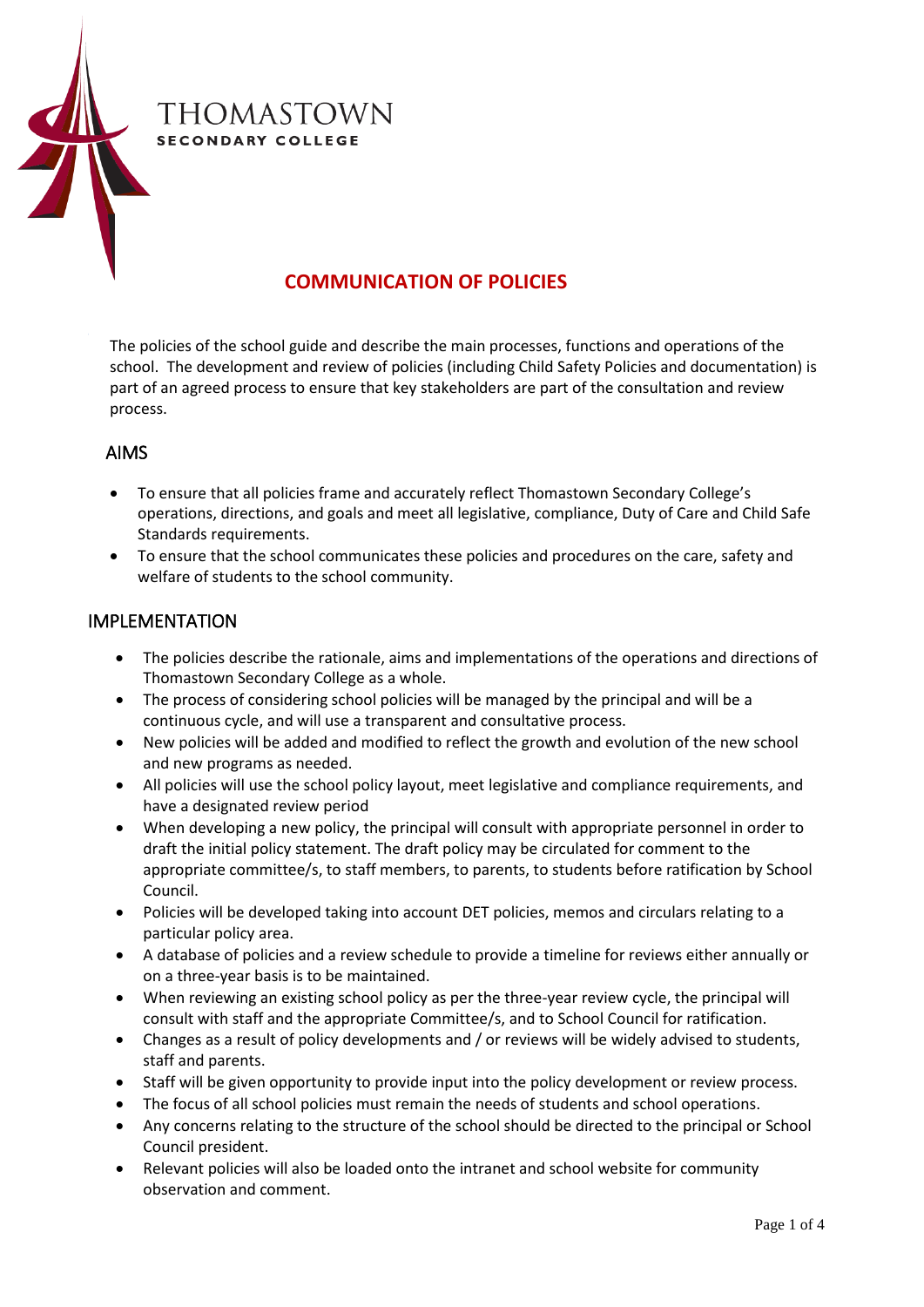## COMMUNICATION PROCEDURES AND SCHEDULE FOR THE SCHOOL COMMUNITY

ı

|                                                                                                                                                                                                                                                                                     | <b>Staff</b>                                     | <b>Students</b>                                                   | <b>Parents</b>                                                                                                                                                                | General                  | <b>Policy Review</b>                                                                                                                                                                                                                                                                                                                                                                                 |
|-------------------------------------------------------------------------------------------------------------------------------------------------------------------------------------------------------------------------------------------------------------------------------------|--------------------------------------------------|-------------------------------------------------------------------|-------------------------------------------------------------------------------------------------------------------------------------------------------------------------------|--------------------------|------------------------------------------------------------------------------------------------------------------------------------------------------------------------------------------------------------------------------------------------------------------------------------------------------------------------------------------------------------------------------------------------------|
| <b>Policy</b>                                                                                                                                                                                                                                                                       |                                                  |                                                                   |                                                                                                                                                                               | <b>Community</b>         | <b>Date</b>                                                                                                                                                                                                                                                                                                                                                                                          |
| <b>School Annual Report</b>                                                                                                                                                                                                                                                         | Staff meeting                                    |                                                                   | School Website                                                                                                                                                                | School Website           |                                                                                                                                                                                                                                                                                                                                                                                                      |
| <b>Student Welfare</b><br><b>Documents</b>                                                                                                                                                                                                                                          |                                                  |                                                                   |                                                                                                                                                                               |                          |                                                                                                                                                                                                                                                                                                                                                                                                      |
| Excursions,<br>Incursions, External<br>and Camping Policies<br>& Procedures                                                                                                                                                                                                         | -Staff Handbook<br>-Policy Handbook<br>-Intranet | Newsletter                                                        | -All policies<br>mentioned in the<br>newsletter and<br>available on<br>request                                                                                                | -Available on<br>request | - Camps/<br>Excursion-May<br>2020<br>Incursions-July<br>2020                                                                                                                                                                                                                                                                                                                                         |
| -Yard Duty and<br><b>Supervision Policy</b><br>Duty of Care Policy                                                                                                                                                                                                                  | -Staff Handbook<br>-Policy Handbook<br>-Intranet |                                                                   | -All policies<br>mentioned in the<br>newsletter and<br>available on<br>request<br>-School website                                                                             | -Available on<br>request | Yard Duty and<br>Supervision<br>Policy- June 2020<br>Duty of Care<br>(community)<br>Policy-May 2020<br>- Duty of Care<br>(Staff) Policy- July<br>2020                                                                                                                                                                                                                                                |
| -Student<br>Engagement, &<br><b>Wellbeing Policy</b><br>- Inclusion and<br><b>Diversity Policy</b><br>- Attendance Policy<br>- Student Behaviour<br><b>Management Policy</b><br>- Mandatory<br>Reporting Policy &<br>procedures<br>-Reporting<br>Obligations Policy &<br>Procedures | -Staff Handbook<br>-Policy Handbook<br>-Intranet | -School Council                                                   | -All policies<br>mentioned in the<br>newsletter,<br>website and<br>available on<br>request<br>-Information<br>Guide (in<br>enrolment pack)<br>-Parent<br>Information<br>Night | -Available on<br>request | -Student<br>Engagement, &<br><b>Wellbeing Policy-</b><br><b>June 2020</b><br>- Inclusion &<br>Diversity Policy-<br><b>July 2020</b><br>- Attendance<br>Policy- July 2020<br>- Student<br>Behaviour<br>Management<br>Policy- July 2020<br>- Mandatory<br><b>Reporting Policy</b><br>& procedures-<br><b>July 2020</b><br>-Reporting<br><b>Obligations Policy</b><br>& Procedures-<br><b>June 2020</b> |
| <b>Digital Technologies</b><br>Policy                                                                                                                                                                                                                                               | -Staff Handbook<br>-Policy Handbook<br>-Intranet | -Enrolment pack<br>-Assemblies<br>-Laptop program<br>-Home Groups | -All policies<br>mentioned in the<br>newsletter,<br>webiste and<br>available on<br>request<br>-Enrolment Pack                                                                 | -Available on<br>request | - Digital<br>Technologies<br>Policy - May 2020                                                                                                                                                                                                                                                                                                                                                       |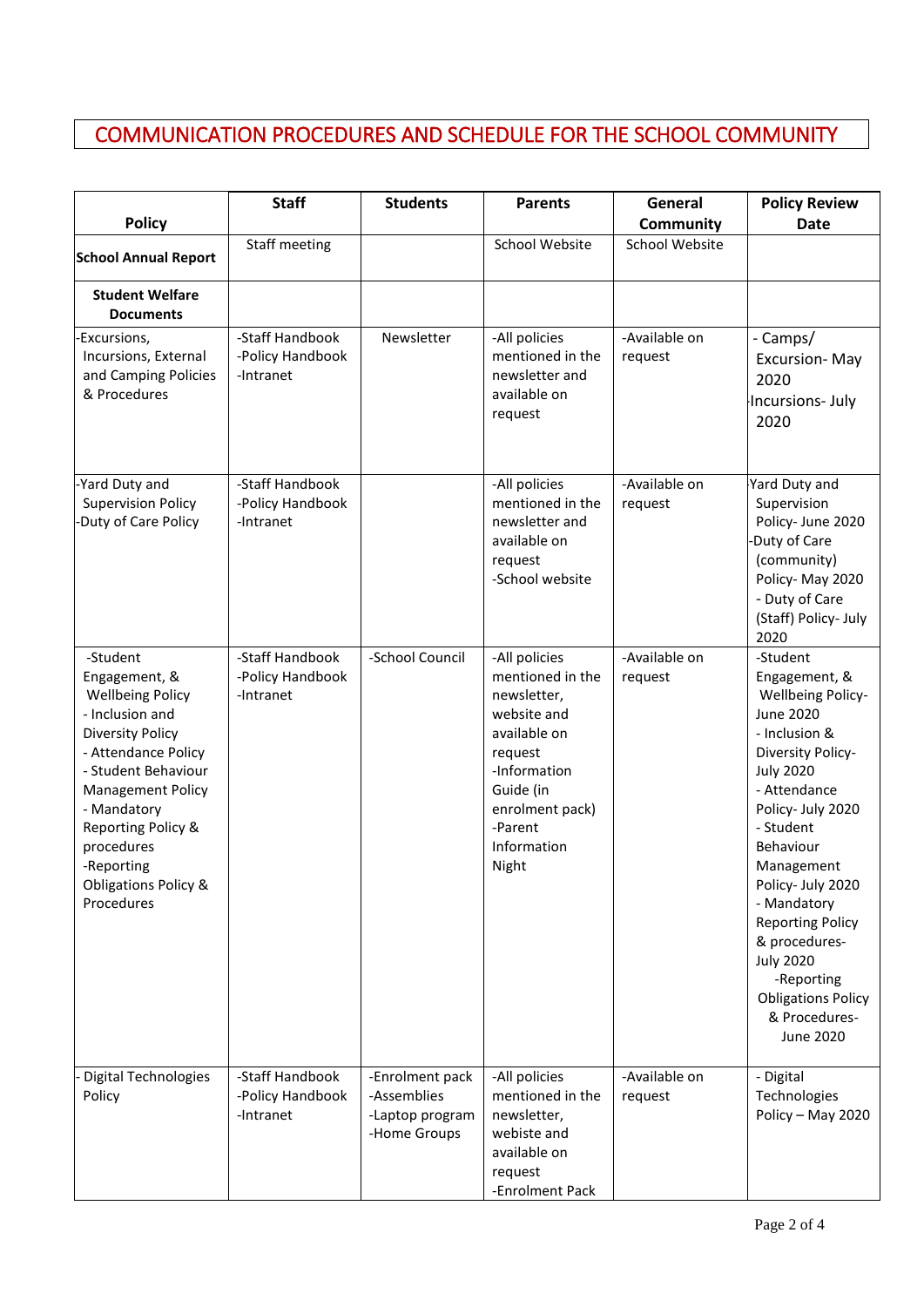| Anaphylaxis Policy&<br>Procedures                                                                                                  | -Staff Handbook<br>-Policy Handbook<br>-Intranet<br>-Meeting at start<br>of each year to<br>review policy and<br>anaphylactic<br>/asthmatic<br>children<br>-Staff PD twice<br>yearly<br>-Online staff PD<br>every 2 years                                                                                                                                                           | -Individual<br>meetings with<br>students and<br>parents of<br>anaphylactic<br>children<br>-Classroom<br>discussion re<br>food handling<br>issues | -All policies<br>mentioned in the<br>newsletter and<br>available on<br>request<br>-Enrolment<br>Information<br>-Individual parent<br>meetings with<br>anaphylactic<br>children.                                                                                                                                                                      | -Available on<br>request<br>School website<br>-Newsletter | -Anaphylaxis<br>Policy&<br>Procedures-July<br>2020                                                                                                                                                               |
|------------------------------------------------------------------------------------------------------------------------------------|-------------------------------------------------------------------------------------------------------------------------------------------------------------------------------------------------------------------------------------------------------------------------------------------------------------------------------------------------------------------------------------|--------------------------------------------------------------------------------------------------------------------------------------------------|------------------------------------------------------------------------------------------------------------------------------------------------------------------------------------------------------------------------------------------------------------------------------------------------------------------------------------------------------|-----------------------------------------------------------|------------------------------------------------------------------------------------------------------------------------------------------------------------------------------------------------------------------|
| Care Arrangements<br>for III students                                                                                              | - Staff Handbook<br>-Policy Handbook                                                                                                                                                                                                                                                                                                                                                |                                                                                                                                                  | -All policies<br>mentioned in the                                                                                                                                                                                                                                                                                                                    |                                                           | -Care<br>Arrangements for                                                                                                                                                                                        |
| Distribution of<br>Medication Policy&<br>procedures<br>First Aid Policy<br>procedures<br>-Anti-Bullying &<br>Cyber-Bullying Policy | -Intranet<br>-Meeting at start<br>of year to review<br>each policy &<br>provide medical<br>details of<br>students.<br>-Update first aid<br>qualifications,<br>CPR qualifications<br>& asthma<br>procedures<br>-OH&S and<br>Evacuation<br>Planning cycle.<br>- Staff Handbook<br>-Policy Handbook<br>-Intranet<br>-Wellbeing Team<br>review of dealing<br>with issues of<br>bullying | -Student Diary<br>- Classroom<br>lessons<br>-CityLink<br>Program<br>-Assemblies<br>-Home Groups                                                  | newsletter and<br>available on<br>request<br>-Information<br>Guide (in<br>enrolment pack)<br>-Parent<br>Information<br>Night<br>-Parents sent<br>medical<br>information &<br>asthma plans to<br>update at start of<br>each year<br>-All policies<br>mentioned in the<br>newsletter and<br>available on<br>request<br>-Parent<br>Information<br>Night | -Website and<br>Newsletter                                | Ill students- July<br>2020<br>Distribution of<br>Medication<br>Policy&<br>procedures - May<br>2020<br><b>First Aid Policy</b><br>procedures-May<br>2020<br>-Anti-Bullying &<br>Cyber-Bullying<br>Policy-May 2020 |
| -Emergency<br>Management Plan &<br>Policy - Critical<br>Incident<br>Management Plan,<br>Policy & procedures                        | - Staff Handbook<br>-Policy Handbook<br>-Intranet<br>-Evacuation Drills-<br>4 times per year<br>-Staff feedback<br>after drills                                                                                                                                                                                                                                                     | -Evacuation<br>drills<br>-Offsite<br>-Onsite<br>-lockdown<br>-Shelter in place                                                                   | -Website and<br>Newsletter                                                                                                                                                                                                                                                                                                                           | Available on<br>request                                   | -Emergency<br>Management<br>Policy - July 2020<br>-Emergency<br>Management<br>Plan- June 2020<br>-Critical Incident<br>Plan- June 2020<br>Critical Incident<br>Policy- July 2020                                 |
| Complaints &<br>Grievances Policy &<br>Procedures                                                                                  | - Staff Handbook<br>-Policy Handbook<br>-Intranet                                                                                                                                                                                                                                                                                                                                   |                                                                                                                                                  | -Enrolment Pack<br>-School<br>newsletter<br>-School website                                                                                                                                                                                                                                                                                          | -School website<br>-School<br>Newsletter                  | Complaints &<br><b>Grievances Policy</b><br>& Procedures-<br>May 2020                                                                                                                                            |